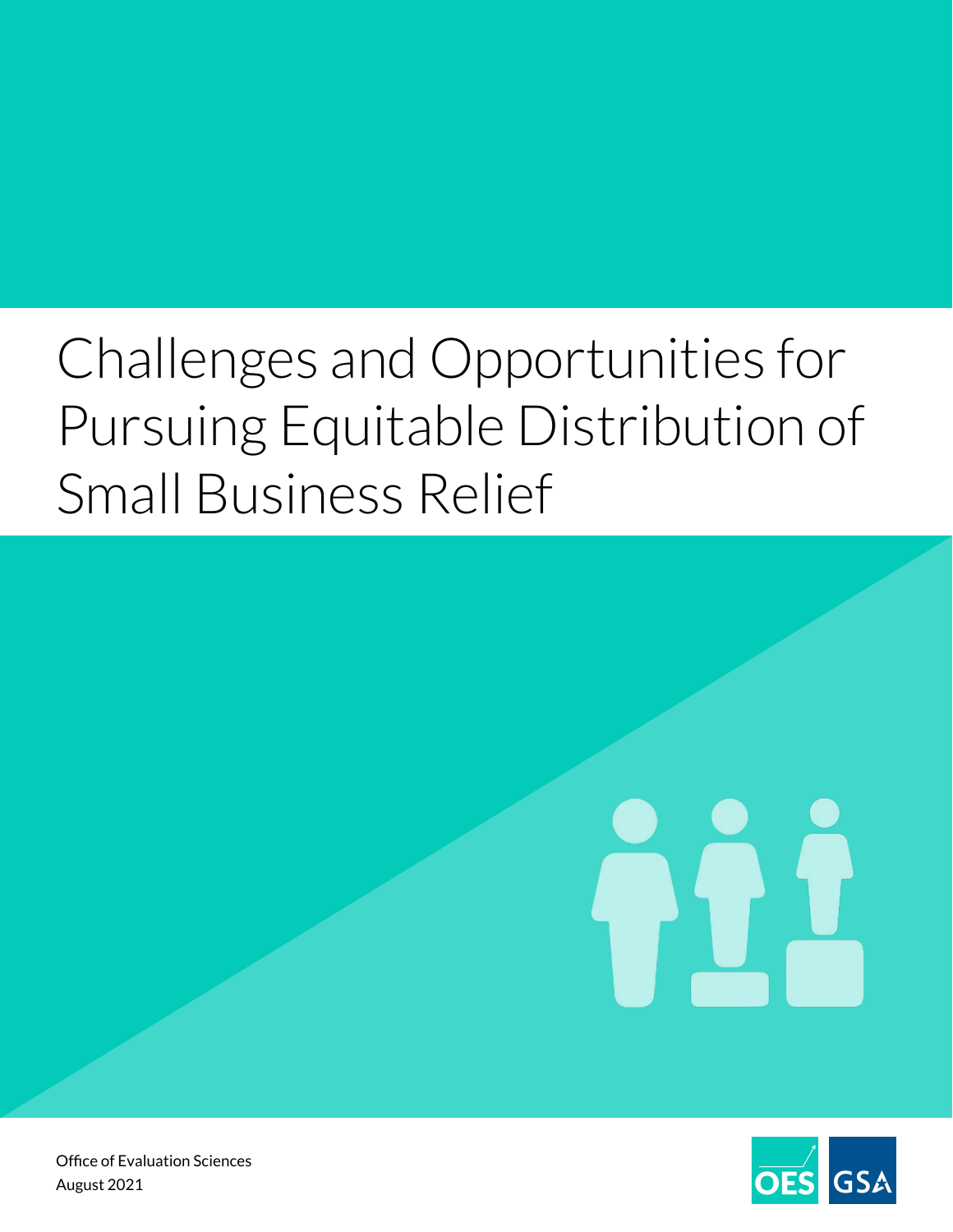

# **Table of Contents**

| <b>Table of Contents</b>                                     | $\mathbf{1}$   |
|--------------------------------------------------------------|----------------|
| <b>Background</b>                                            | $\overline{2}$ |
| <b>Challenges encountered</b>                                | 4              |
| Documentation burdens                                        | 4              |
| Legislative constraints                                      | 5              |
| Lack of business data                                        | 5              |
| Lack of strategic data                                       | 7              |
| <b>Success stories</b>                                       | 7              |
| Application assistance                                       | 7              |
| Representative staff and infrastructure                      | 9              |
| Creative outreach                                            | 10             |
| Two-stage application process                                | 11             |
| Data collection and use                                      | 12             |
| <b>Building evidence</b>                                     | 13             |
| Where evidence is most needed                                | 13             |
| Approaches to evidence-building                              | 14             |
| Leverage an SBA direct program                               | 15             |
| Collaborate with a local government                          | 15             |
| Collaborate with a federal program for non-emergency capital | 16             |
| Use a setting outside of capital provision                   | 17             |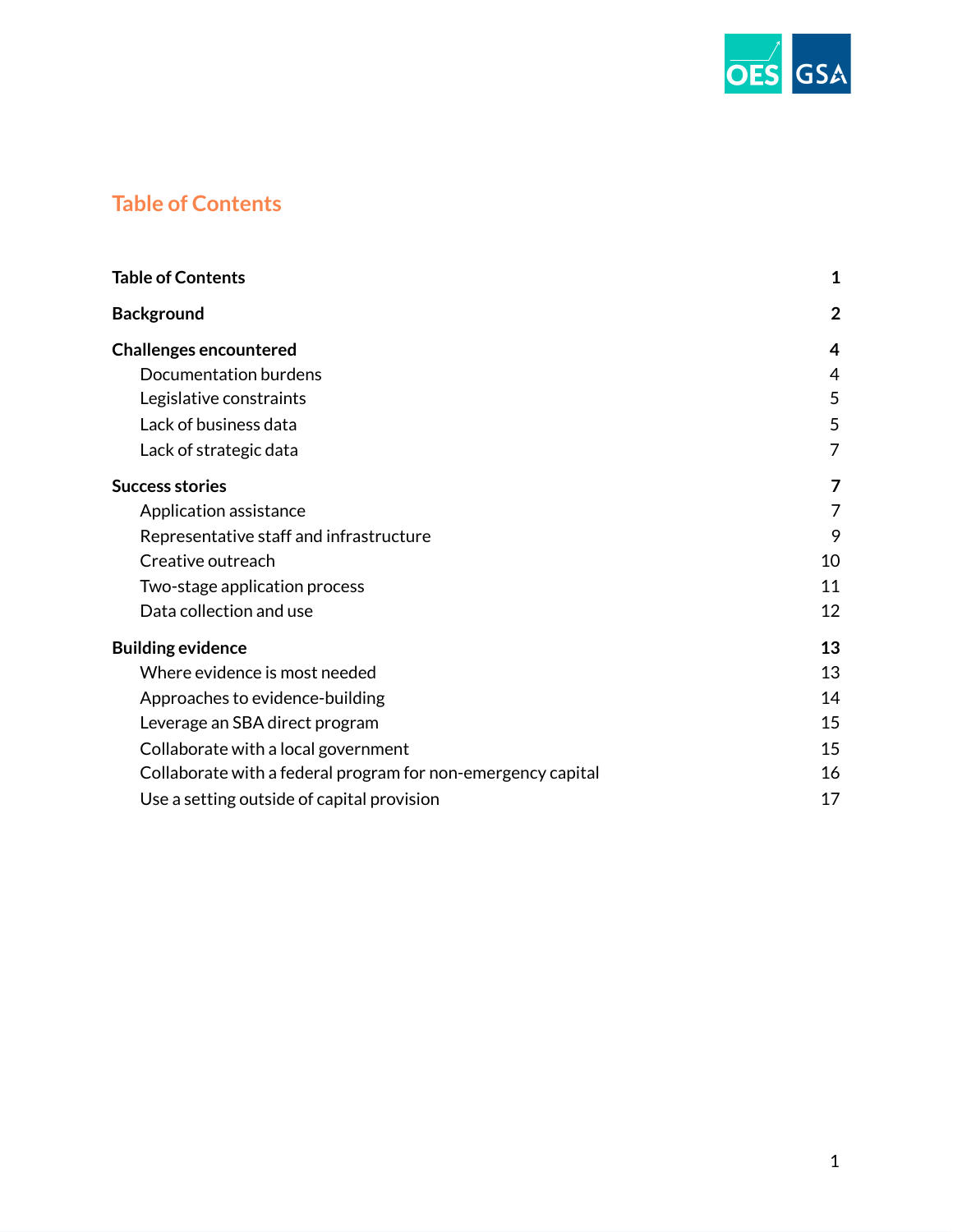

# **Background**

The Small Business Administration (SBA) has strategic goals to support small business revenue and job growth and restore small businesses after disasters. As part of these goals, the SBA wants to know **what strategies it can implementto help women, minority, and other underserved entrepreneurs recover more quickly from the coronavirus (COVID-19) pandemic**. 1

Through Paycheck Protection Program (PPP) forgivable loans, Economic Injury Disaster Loans (EIDL), and other grants, loans, and debt relief, SBA distributed more than \$1.3 trillion dollars of aid to small businesses during the pandemic. PPP reforms in February 2021 explicitly put equity at the center of relief policies to ensure that "Mom-and-Pop businesses in underserved communities" <sup>2</sup> could get the help they needed.

A great deal of federal COVID-19 relief funding has also been disbursed at the local level. For example,

- The Coronavirus Aid, Relief, and Economic Security (CARES) Act signed March 27, 2020 provided \$5 billion of Community Development Block Grant (CDBG) funding, for uses including economic development assistance to small businesses. This amount was on top of \$3.4 billion in annual CDBG grants in the fiscal year 2020.
- The CARES Act also provided \$150 billion to states for uses including "Expenditures" related to the provision of grants to small businesses to reimburse the costs of business interruption caused by required closures." 3
- The Heroes Act signed May 15, 2020 allocated \$15 billion for a one-year state and local government small business grant program.

SBA's partnership with the Office of Evaluation Sciences (OES) allows it to better understand community-based approaches that localities have taken to help small businesses. In November 2020, OES produced a report titled "[Increasing](https://oes.gsa.gov/collaborations/sba-grant-equity/) Access to Small Business Grant and Loan Programs for Historically [Underserved](https://oes.gsa.gov/collaborations/sba-grant-equity/) Groups," which outlined challenges for local governments setting up relief programs. That report drew on conversations between OES team members and officials in 7 cities, as well as desk research about administrative burden and equity.

The present report is an extension of that descriptive work, which was further spurred by a January 2021 Executive Order outlining the Biden Administration's policy that "the Federal

<sup>1</sup> U. S. Small Business Administration. (May 28, 2021). FY 2018-2022 Enterprise Learning Agenda (FY2021 Update). Retrieved from [https://www.sba.gov/sites/default/files/2021-06/FY2021\\_Enterprise\\_Learning\\_Agenda-508.pdf](https://www.sba.gov/sites/default/files/2021-06/FY2021_Enterprise_Learning_Agenda-508.pdf)

 $2 \text{ U.S.}$  Small Business Administration (March 9, 2021). Fact Sheet: Changes to Paycheck Protection Program by Biden-Harris Administration Increase Equitable Access to Relief. Retrieved from

[https://www.sba.gov/article/2021/mar/09/fact-sheet-changes-paycheck-protection-program-biden-harris-administration-increase-eq](https://www.sba.gov/article/2021/mar/09/fact-sheet-changes-paycheck-protection-program-biden-harris-administration-increase-equitable-access) [uitable-access](https://www.sba.gov/article/2021/mar/09/fact-sheet-changes-paycheck-protection-program-biden-harris-administration-increase-equitable-access)

 $3$  Department of the Treasury Coronavirus Relief Fund program guidance (January 15, 2021). Federal Register, Vol. 86. Retrieved from [https://home.treasury.gov/system/files/136/CRF-Guidance-Federal-Register\\_2021-00827.pdf](https://home.treasury.gov/system/files/136/CRF-Guidance-Federal-Register_2021-00827.pdf) See p. 4184, point 5.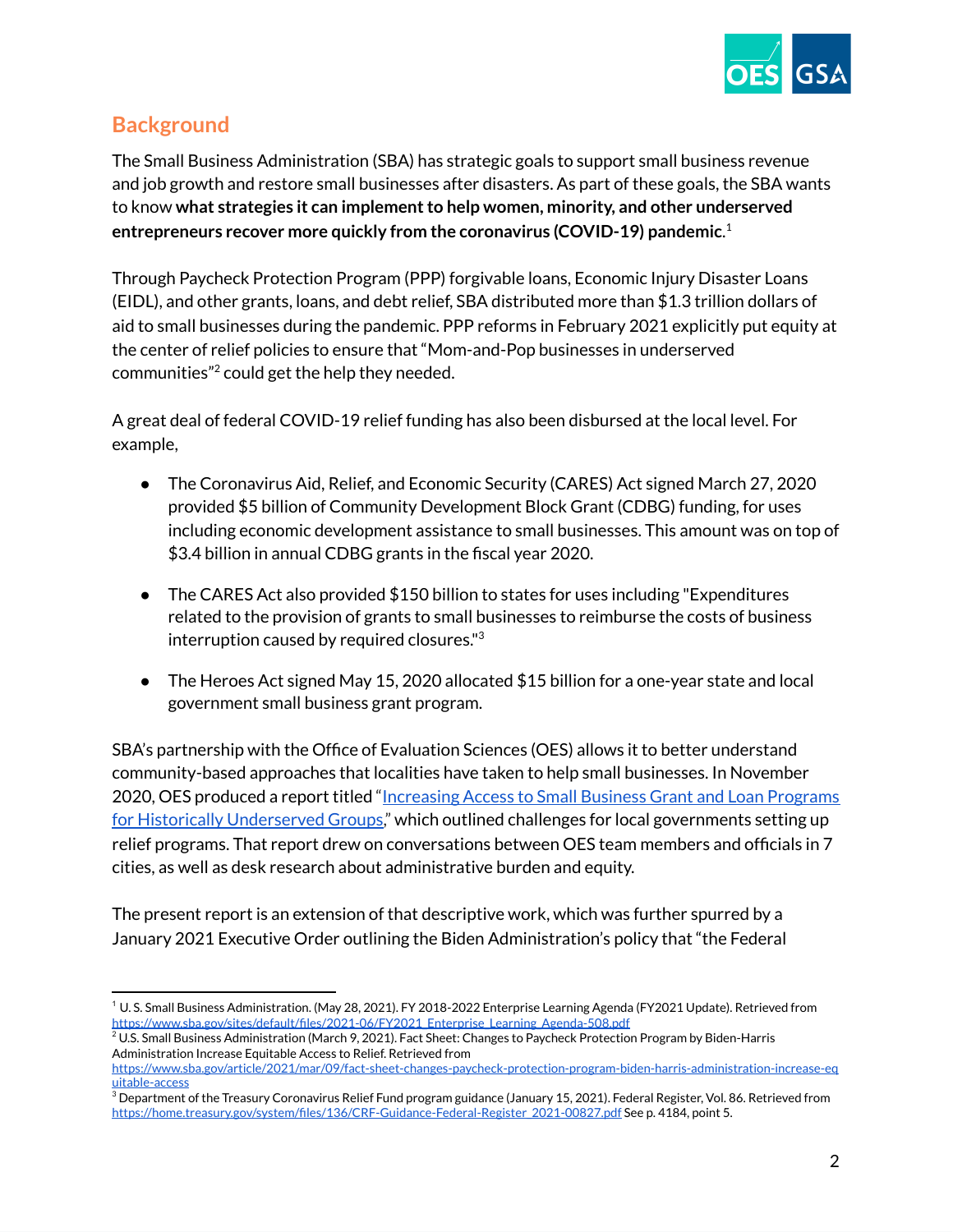

Government should pursue a comprehensive approach to advancing equity for all." The Executive Order gave this definition:

"The term "equity" means the consistent and systematic fair, just, and impartial treatment of all individuals, including individuals who belong to underserved communities that have been denied such treatment, such as Black, Latino, and Indigenous and Native American persons, Asian Americans and Pacific Islanders and other persons of color; members of religious minorities; lesbian, gay, bisexual, transgender, and queer (LGBTQ+) persons; persons with disabilities; persons who live in rural areas; and persons otherwise adversely affected by persistent poverty or inequality." 4

In light of this Administration priority, the topics explored in the initial work are more relevant than ever.

After releasing the 2020 report, OES continued to engage with some of the same local officials and some new ones. OES also spoke with several individual "mentors" and groups that provided technical assistance to applicants. This document shares further information about what cities found challenging in disbursing small business relief, as well as strategies they believed helped them do so more equitably. For example, one local grants administrator said:

"*There were a lot of lessonslearned as programs were implemented. Our initial microloan program wasstood up in days. We noticed disparities and issues with equity,so we paused the program and made changes. The program evolved a lot. We keptstrategizing to make it equitable.* At the end we feel it was accomplished well. Some of the lessons we learned were used when we *did the other city programs.*" 5

Local discretion in program design, combined with variation in the key challenges for a locality (e.g., tighter or looser constraints on administrative time, sophisticated versus outdated software, standing vendor contracts versus freedom to negotiate) means that different cities take different approaches. Even within a single city, tactics change over time. Learning about which of these approaches are more and less successful can contribute to an evidence base about what works. However, most cities were working too rapidly, with too few resources, to build systematic evidence during program implementation. In addition to capturing their anecdotal impressions about what worked well, this report identifies the strategies that seem most in need of rigorous evaluation, and provides ideas about how those evaluations could be conducted.

 $^4$  Executive Order On Advancing Racial Equity and Support for Underserved Communities Through the Federal Government. (January 20, 2021).

[https://www.whitehouse.gov/briefing-room/presidential-actions/2021/01/20/executive-order-advancing-racial-equity-and-support-f](https://www.whitehouse.gov/briefing-room/presidential-actions/2021/01/20/executive-order-advancing-racial-equity-and-support-for-underserved-communities-through-the-federal-government/) [or-underserved-communities-through-the-federal-government/](https://www.whitehouse.gov/briefing-room/presidential-actions/2021/01/20/executive-order-advancing-racial-equity-and-support-for-underserved-communities-through-the-federal-government/)

 $5$  Quotes shared in this report are not necessarily verbatim, because although careful notes were taken, interviews were not recorded. All interviewees and their cities are presented anonymously.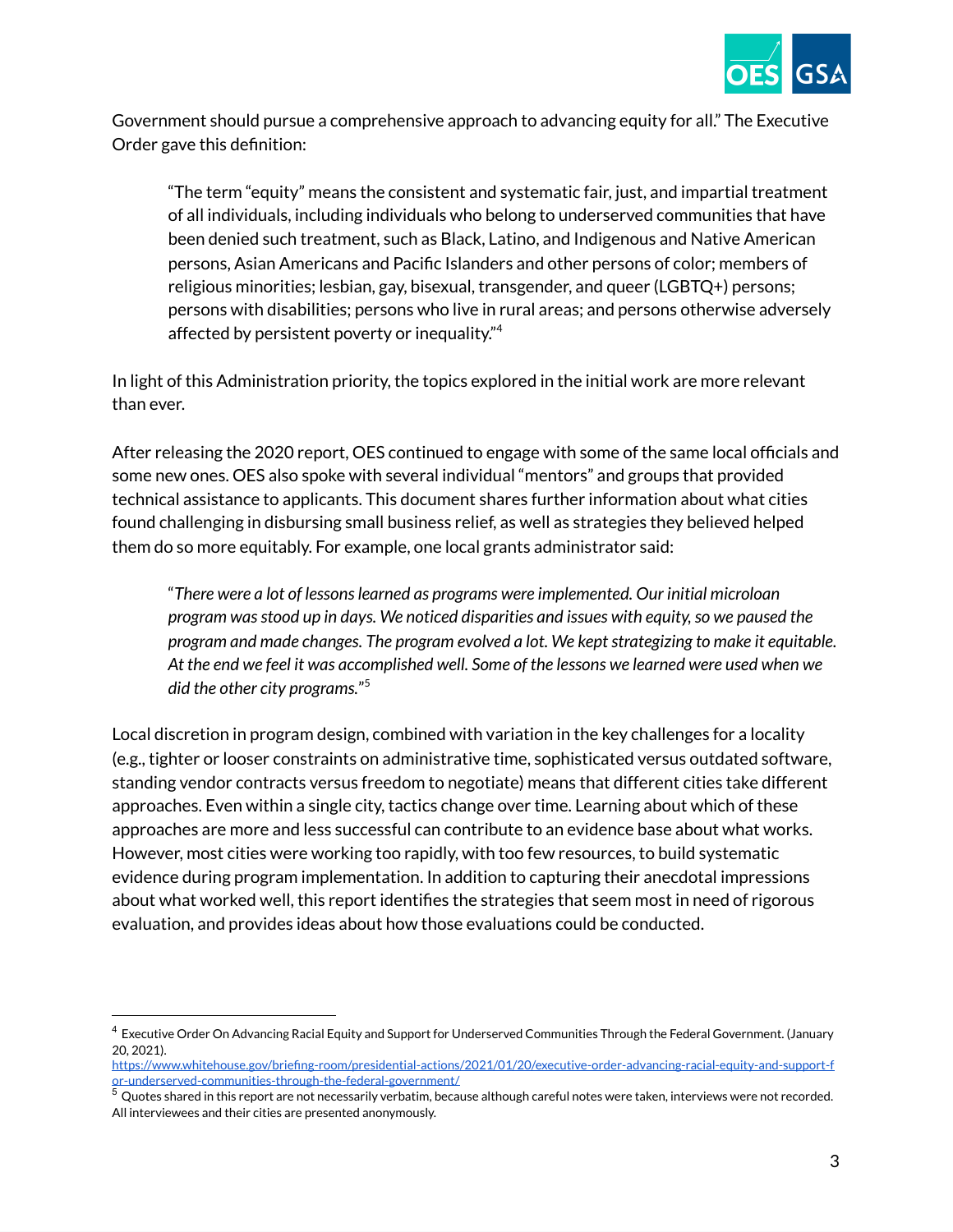

# **Challenges encountered**

The intent of this report is to focus on what seems to work rather than what was difficult. The challenges in this section are shared because (1) some of them point to seemingly ineffective strategies that readers may want to avoid implementing, and (2) many of the "successes" can only be understood as ways to overcome those challenges.

Cities encountered some challenges that affect access to funding for all applicants. Most of these challenges tend to be more problematic for underserved applicants, who may have less time and fewer resources. For example, difficulty understanding the language of program materials primarily applied to people with more recent immigrant backgrounds or lower levels of education. Difficulty interacting with online materials because of connectivity or technology limitations primarily applied to people with less wealth and lower incomes. The next sections discuss some such challenges in more detail, and where appropriate, also discuss how these challenges could disproportionately burden potential applicants from underserved groups.

## **Documentation burdens**

Possibly the biggest challenge for potential applicants was in providing documentation that proved eligibility or prioritized an applicant for funding. Many cities required a business license for applications. Administrators in one city said that this requirement posed a barrier for home-based businesses who had previously not seen a need to pay \$250 for the license.

The most burdensome pieces of documentation to provide were tax documents and Profit & Loss statements. These documentation requirements are potentially a barrier to equity, because businesses that are smaller with fewer resources (e.g., no staff accountant; no accounting software), or which operate in industries with less need for regular accounting (e.g., creative industries), have more difficulty satisfying the requirements. One city employee said:

"We did draft a sample template for profit and loss from the SBA website. If they had a tax return, it was pretty simple for them to drop in their monthly P&L. But had one person we referred and *our PSO wastrying to go through 2 years of receiptsto construct that. We might be able to help her if we still have money left when she's done, but it'sreally labor intensive.*"

As seen at the end of the quote above, documentation requirements also created burdens for local administrators. Those cities that allocated funds with a "points system" that prioritized based on economic (e.g., pre-COVID revenue, number of full-time employees) and non-economic (e.g., rated likelihood of surviving the pandemic based on a written recovery plan) criteria generally had heavier documentation requirements, making them potentially more burdensome for both applicants and administrators. Even efforts to limit the need for applicants to personally submit documents (e.g., the SBA's use of form 4506T to authorize direct the Internal Revenue Service (IRS) to provide federal income tax information to SBA) could create new challenges, as seen when IRS backlog and processing times slowed the disbursement of disaster loans.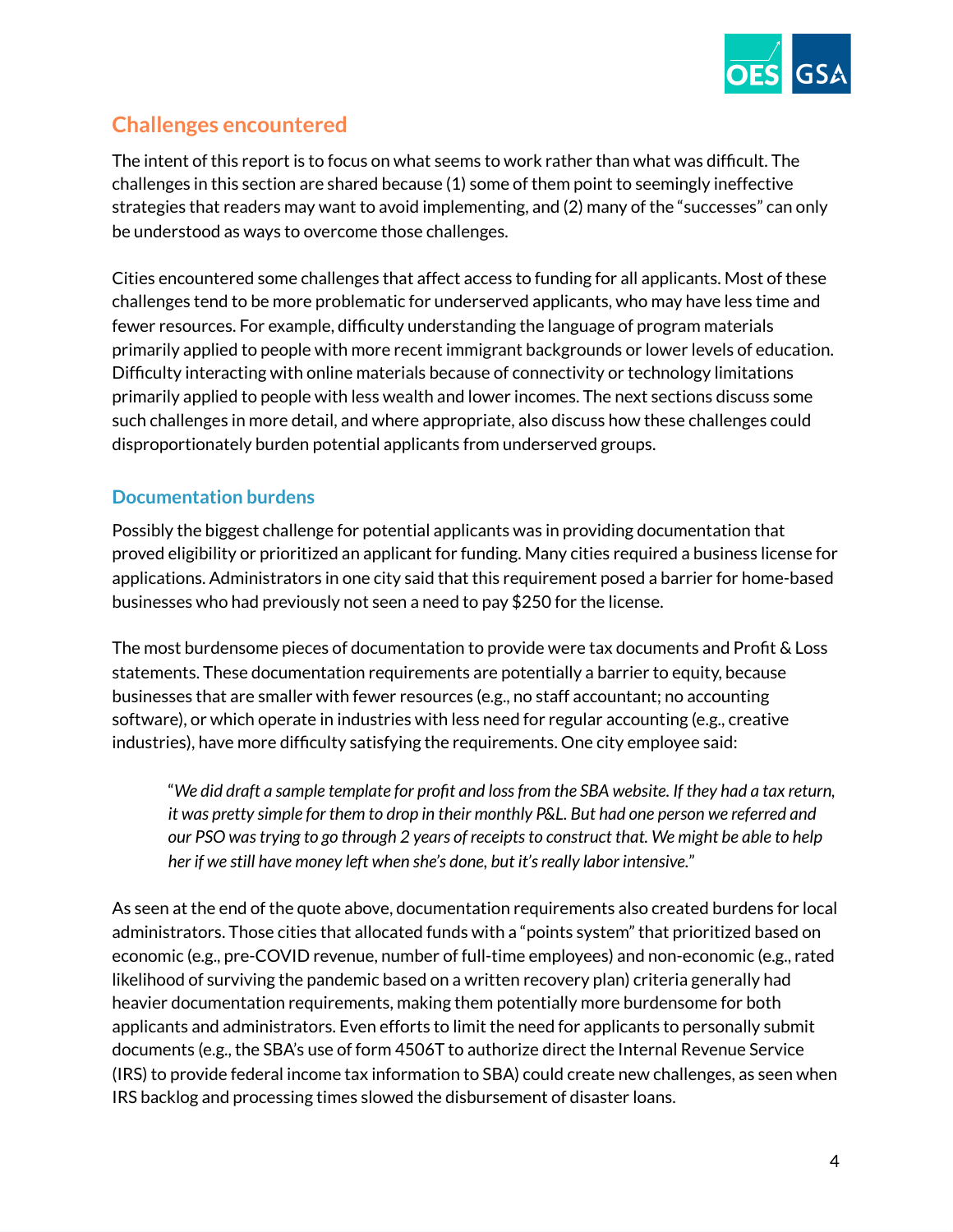

## **Legislative constraints**

Cities were limited in their ability to address documentation burdens when they believed (correctly or incorrectly) that legislation required specific documentation.

There was an impression that using Community Development Block Grant (CDBG) funds necessitated certain documentation that would not otherwise be collected. In one city CDBG money was used for \$5000 grants to allow restaurants to obtain supplies and furniture to offer outdoor dining. The city wanted to collect only minimal essential data for compliance, and to allow self-certification in an application that was not overly burdensome. However, officials were eager for information about how other programs were dealing with CDBG compliance.

CDBG regulations are federally mandated, but cities are also constrained by state and local legislation. In one instance, a state legislature allocated money to be disbursed to hospitality-industry businesses by each county in the state. The legislation specified that businesses which demonstrated a 50% revenue reduction due to COVID-19 would be prioritized. This requirement meant that counties had to require applicant businesses to submit Profit and Loss statements, even though local officials had found these to be difficult for many businesses to produce. This requirement likely had a disproportionate impact on historically underserved businesses.

Legislation also constrained the ability to collect data that would facilitate targeting and later analyses. The state legislation discussed in the previous paragraph explicitly stated that no additional information could be required to be reported to the state. This legislation created a barrier to comparing the statewide flow of funding to different demographic groups as a check on equity. Some states have standing legislation that prohibits collecting demographic data. While the intent was typically to prohibit discrimination against underserved groups, these laws also make it more difficult to know about or report on the equitable flow of funds to these groups.

# **Lack of business data**

In an ideal world, city records would allow for the quick identification of eligible businesses, which could allow for more effective communication to businesses who might be eligible for support, and for easy direct transfer of funds. At minimum, a list of eligible businesses would allow the city to compare rates of applications and funding by characteristics such as neighborhood, demographic group, and industry, to identify potential disparities.

Unfortunately, producing a comprehensive list of likely-eligible businesses is near impossible. Many cities have business licenses and business tax records, which can be a starting point for a list. However, lists based on tax data would omit those businesses that operate as sole proprietors without employees, which are unlikely to have Employer Identification Numbers (EINs). Without an EIN, these sole proprietorships will be missing from IRS datasets. This is unfortunate because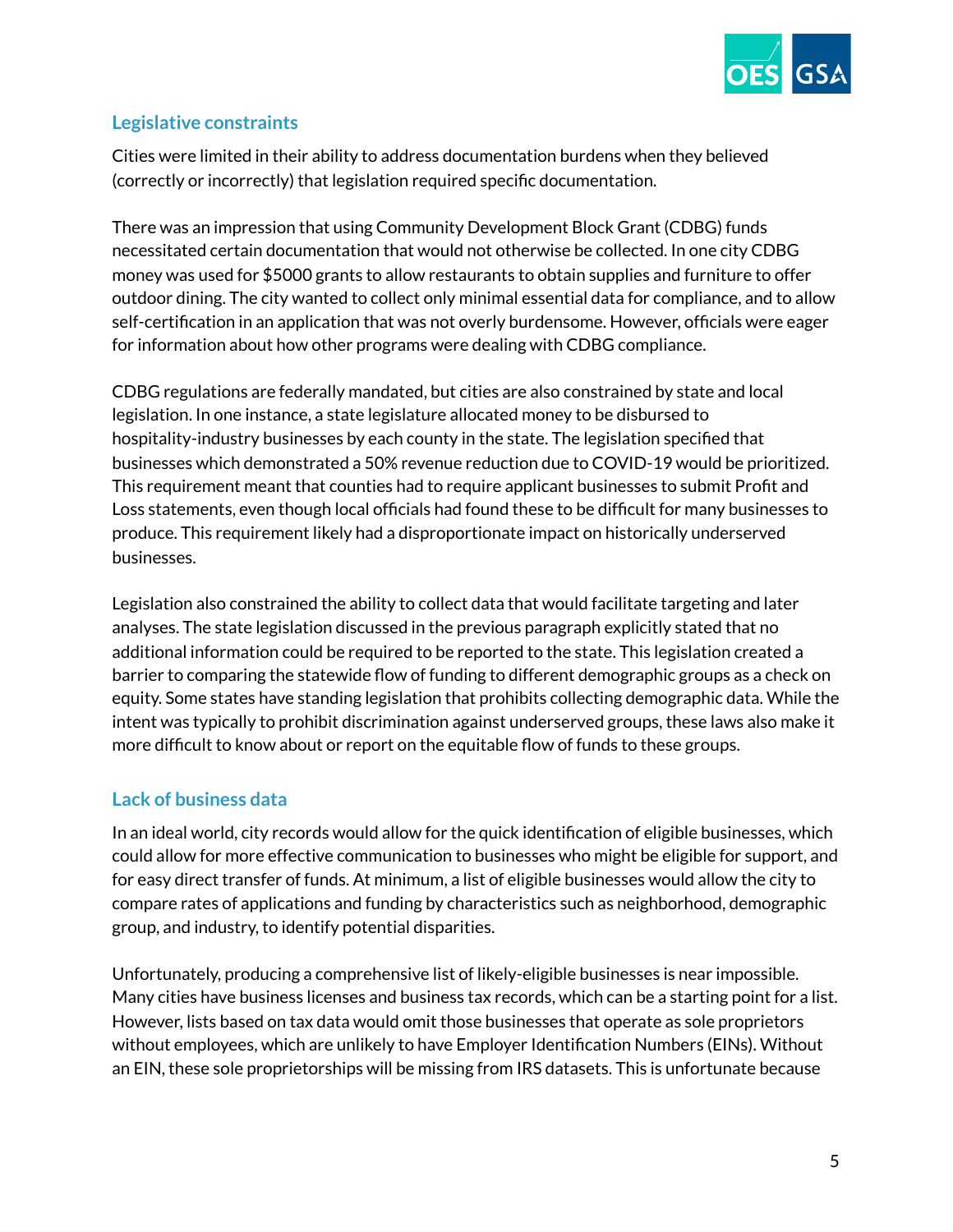

the Quarterly Census of Employment and Wages (QCEW) <sup>6</sup> provides good data on profit and loss that could be used to pre-qualify businesses based on the previous year's revenue. Sole proprietorships without employees operate under Social Security Numbers, so they only show up in business license data (at best).

Even business licenses do not enable a comprehensive list of likely-eligible businesses. Eligibility criteria typically limited the annual revenue or number of employees a business could have, which are difficult to determine from licenses and tax returns; most programs also had income loss due to COVID-19 as an eligibility criterion, and there is no existing database that could easily show this at the business level.

One member of a group that offered technical assistance said:

"*Many of our clients who have asked for help applying for grant programs don't meet the requirements. For instance they have no EIN; they stopped doing business during COVID; they have grant money already from PPP [Paycheck Protection Program] and haven'tspent it but want more; etc. Do you have a pre-qualified list?*"

This person's closing question was in reference to OES efforts to evaluate application assistance in a specific city as an evidence-building initiative. That initiative did not get off the ground, partly because of the lack of a list of likely-eligible applicants with useful contact information.

Further complications in creating such a list are: (1) business licenses and tax returns generally do not have demographic information; (2) the most common type of contact information on these records is a physical address, which is not very useful for quickly sharing information during a pandemic when many people are working remotely; and (3) the data is generally held by a separate office (e.g. Revenue) which may or may not have the capacity and willingness to quickly share data with other offices. All these factors combine to make it difficult to compile a list of eligible businesses, and particularly difficult to categorize entrants on the list as women-owned, Black-owned, etc. Even if one could overcome those hurdles, the resulting list would probably not have the contact information useful in a pandemic with stay-at-home orders.

If looking for a set of underserved businesses, one could turn to the specific Chambers of Commerce, or to a relevant office (e.g., the Office of Opportunity) where businesses self-certify that they are women-owned or minority-owned. This is a good starting place in many cities. However, some officials and observers expressed concern that these businesses tended to be older and more successful than women-owned and minority-owned businesses that were not connected. If so, then targeting certified businesses would still exclude the most disadvantaged businesses in a community.

 $6$  The Quarterly Census of Employment and Wages (QCEW) program publishes a quarterly count of employment and wages reported by employers covering more than 95 percent of U.S. jobs available at the county, Metropolitan Statistical Area (MSA), state and national levels by detailed industry.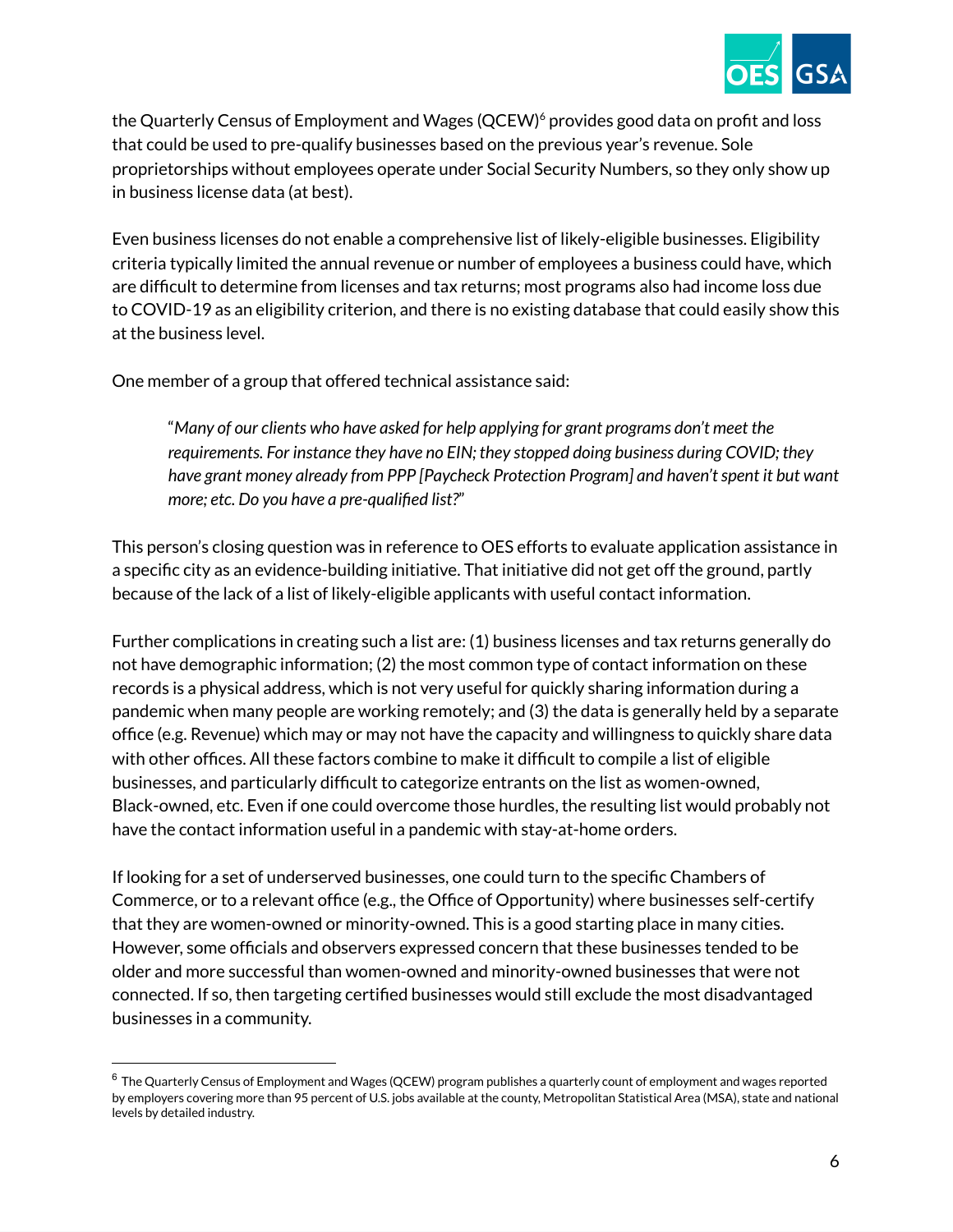

# **Lack of strategic data**

In multiple instances, administrators prioritized industries that they believed were most affected (e.g., by lockdowns) over time. This happened both within long-running programs, and between programs in cities that implemented multiple discrete programs over time. However, in at least one city, administrators felt their decisions were "a bit arbitrary" and wished they could have used a data-driven approach.

Not only did cities lack reliable information about where relief was most needed, they had little information about where relief would have the biggest impact. One administrator described a lack of clarity about how best to use infusions of stimulus funds to support businesses; there were neighborhoods where many retail businesses had closed but it was unclear what was the right balance between supporting downtown and neighborhoods. In another city, an employee said:

*"I would love to know how other cities made decisions about brick and mortar versus home-based online businesses. They're all businesses, but we have limited resources; how to decide where our funds would have the biggest impact?"*

# **Success stories**

Some of the common effective tactics that city administrators reported include making materials available in many languages (to address language barriers), obtaining access to straightforward technical platforms for applicants and administrators (to address digital access barriers), and partnering with community organizations to raise awareness and credibility. Many local governments coped with similar challenges early in the pandemic and were resilient and creative in finding solutions. For instance, after encountering online access challenges in an early round of funding, one city implemented a drop-off option for paper applications in a future round.

The next sections discuss tactics that cities believed were useful, but which seem to have potential costs as well as benefits.

# **Application assistance**

Cities used application assistance (also referred to as technical assistance, business mentoring, third-party assistance, etc.) to help local businesses directly apply for federal funds like PPP, Economic Injury Disaster Loans (EIDL), and the Shuttered Venues Operator Grant, as well as apply to local programs. Several cities shared that they paid technical assistance providers. One city reported that about 225 local businesses received PPP loans, for which the city paid about \$23,000 to technical assistance providers.

Application assistance providers, usually part of a group, offer a wide range of help. Some community organizations simply helped spread the word about funding programs. Others provided actual assistance with applying, which ranged from language assistance (helping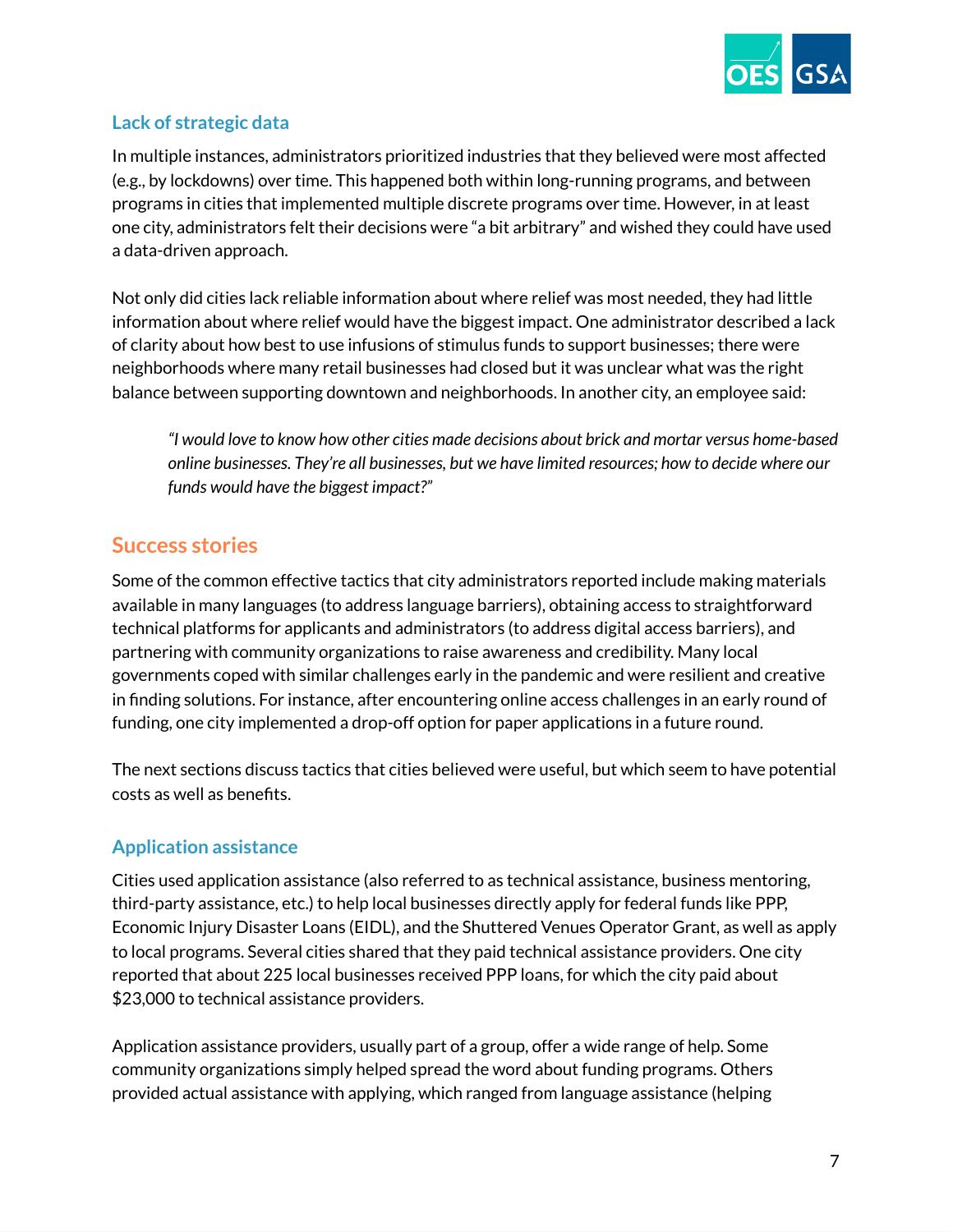

someone understand instructions) to digital assistance (typing into a form) to looking at tax returns to determine eligibility, etc. Representatives of one large business mentor group said:

"*We don't take the responsibility to do the client's application work (or business planning work), partly for liability reasons. Also because they need to own the effort of asking for money.*"

Some groups were willing to be listed publicly by a city program (and hence to receive visibility and referrals) while others did not want to be listed publicly, but worked behind the scenes.

Although cities described application assistance as a key tool for reaching underserved businesses, there are several challenges. As illustrated by the quote above, there are some things assistance providers do not do, and one of these is outreach. Thus, leveraging this tool relies on a business owner learning about available assistance and contacting a group to ask for help. Underserved business owners who do not know about available assistance or who are unwilling or unable to access this help cannot benefit from it.

A second challenge was limited staff and volunteer capacity. In the middle of March 2021, OES spoke with a mentor group about providing application assistance for a large local program that had a 3-week application window. Representatives of this group said that most of their (volunteer) mentors were fully booked through May and would not have capacity to help in this short intense window. A typical mentor would be assigned 1-2 new clients a week, while a well-qualified mentor might be able to take 3-5 in a week, so helping a few hundred applicants apply to the local program would require a large group of volunteers. This was particularly true given concerns that some businesses would need more than one session: an initial one to tell them which information to gather, and another session to prepare the application after they'd gathered the information.

At a time when most meetings were taking place online, it would theoretically be possible to leverage assistance nationwide rather than being limited to capacity available in a local area. However, a higher-up at one national organization said that while this is theoretically possible, local knowledge is critical, which is a primary reason for the existence of local chapters.

A third challenge is that helping one person has little positive effect on others who would also need assistance. A volunteer who supported immigrant-owned businesses in the Latinx community in one city described the support as one-on-one; it was about working with an individual person and helping with presumably simple things like signing a digital form (not easy for someone whose only internet access is through a smartphone) as well as applying for patio permits and navigating city programs to make it easier for their businesses to operate. The effectiveness of this support was heavily dependent on trust; business owners remained skeptical of those outside of the community and messages would circulate in the group if an "outsider" made contact. The intensive one-on-one help didn't transfer from one person to the next, making it challenging to provide this support to very many people.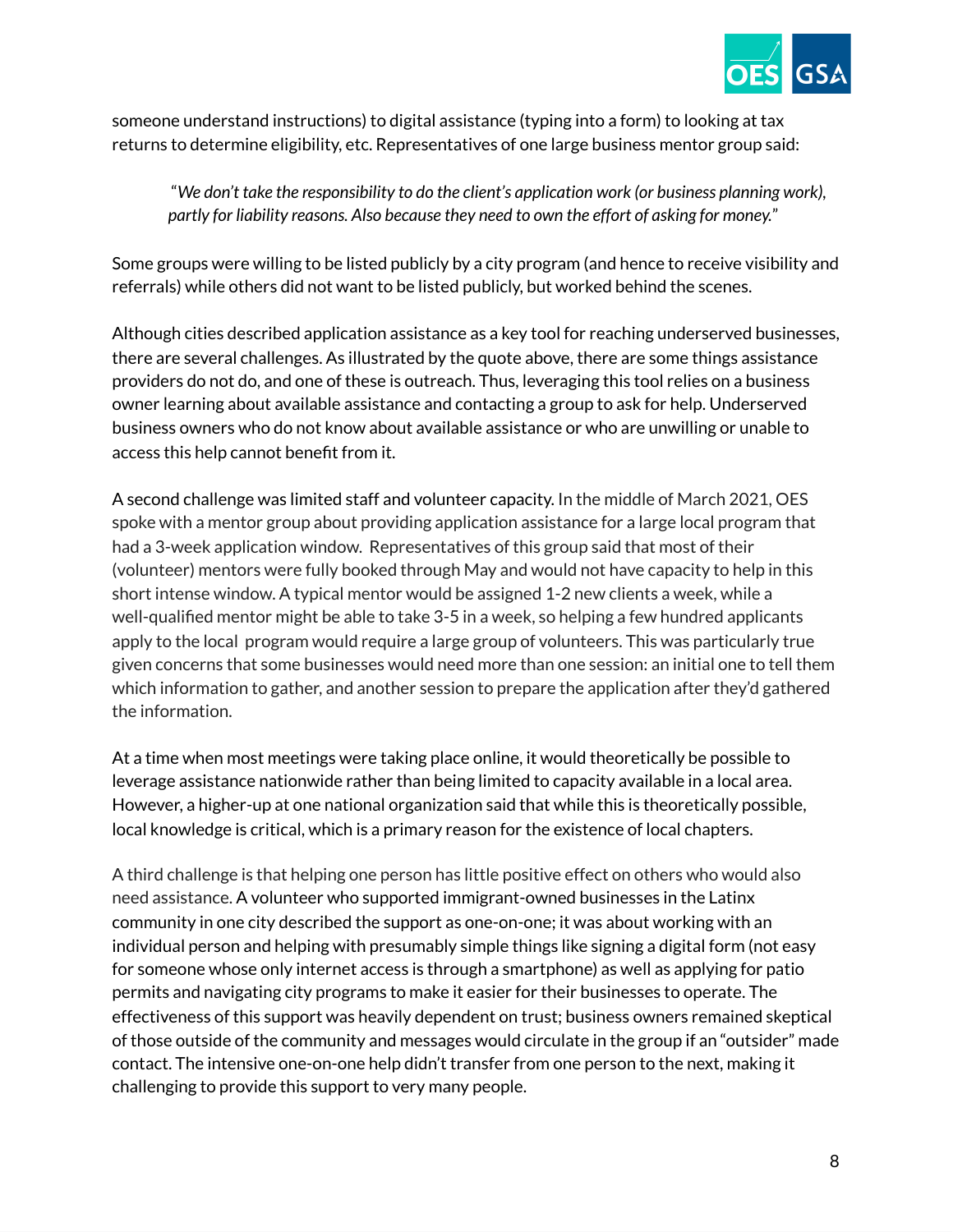

Finally, some mentor groups are not well positioned to effectively support the most underserved businesses, because of the extreme differences in backgrounds and experience. Many of the experienced mentors OES spoke to found it difficult to believe that a business owner would have trouble creating a Profit & Loss statement. These mentors were dedicated and caring, and are undoubtedly able to provide invaluable support to many mentees, but come from a different set of expectations and resources than the most underserved business owners. The implicit assumptions (even when well-intentioned) made by these mentors would make it nearly impossible to create the level of trust and mutual understanding necessary for these efforts to be successful.

One example of this gap comes from a large network of free volunteer small business mentors. For several years this group has identified reaching Black-, Hispanic-, Native, and women-owned businesses as a priority. A group representative was proud to say:

"*Our mentors are really well connected in our local communities. They can make introductions and bridge gaps, to local government and media. Many clients have said that those intros and connections have been as valuable asthe mentoring itself.*"

The group's mentors were primarily retired businesspeople, older and better off financially than the population average, and with a great deal of expertise. However, these mentors may not be connected to underserved communities in a way that would enable them to easily identify with and support the businesses there.

Personal connections and background in an underserved community may help mentors reach underserved businesses by building trust. Anecdotally, some immigrant and minority business owners did not apply for relief funding because they didn't trust the process or the providers. Lack of trust (e.g., in government) can combine with a fear of debt—particularly relevant for loan programs—which is high for Black-owned businesses. The reluctance to borrow is sensible in light of previous cases where borrowing led to losing property, but debt aversion can make it hard to grow a business. Matching underserved businesses with mentors from similar backgrounds and communities can help to bridge these barriers.

#### **Representative staff and infrastructure**

One city staff member pointed out that it is important to ensure that the staff administering the program is representative of the target audience. This person said:

*"I have a question. Does your work look at the race and ethnicity of the staff administering the program? Our city is 77% Black, Brown, Latino. Also largest [Southeast Asian country] population outside of that country. We've been very intentional about ourstaffing. That could make a big difference in who succeeds."*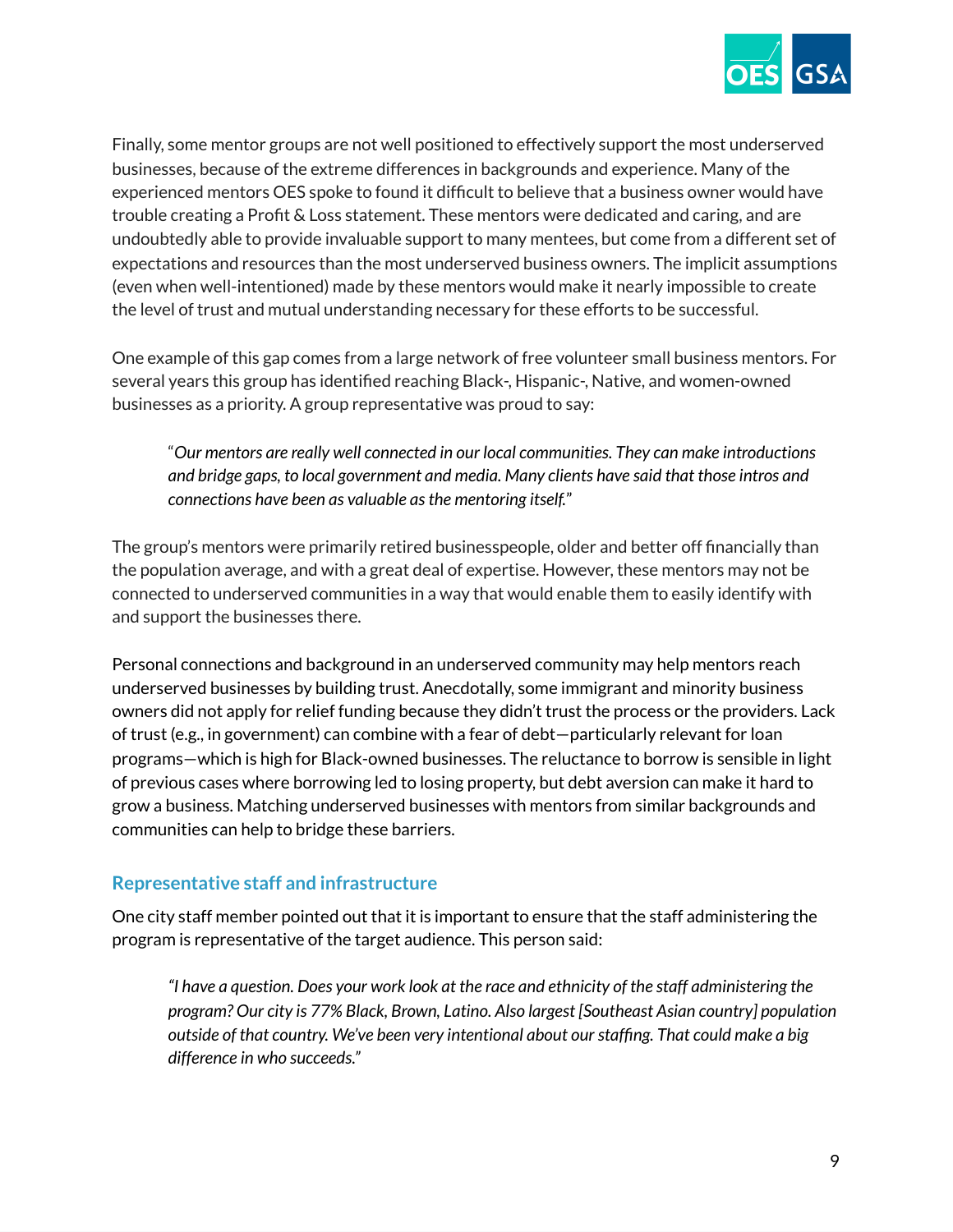

On a related note, one expert felt that what is missing in the present landscape is resources for minority business owners with fewer than 20 employees. The expert said:

*"A spokesperson would be helpful to give them a voice. Chambers[e.g., a Black Chamber of Commerce]should step up asthat voice."*

This expert also referred to a lack of representation in civic infrastructure, which is defined as "the laws, processes, institutions, and associations that support regular opportunities for people to connect with each other, solve problems, make decisions, and celebrate community." <sup>7</sup> Civic infrastructure includes crowdfunding programs, lending circles, participatory budgeting, and meetings and platforms that give people a chance to give input on policy. When underserved community members are not represented in civic infrastructure, this hinders the building of social capital and trust between underserved communities and government and financial institutions.

Of course, concerns about representation in infrastructure go beyond the considerations needed in emergency situations like the COVID pandemic. However, building that representation could help mitigate concerns about program design and trust in future emergencies.

# **Creative outreach**

Cities tried a variety of tactics to raise awareness of grant and loan programs. Some of these were general: press releases, TV appearances, webinars, emails to previous applicants. Others were tailored more specifically to reaching underserved applicants: flyers door-to-door in specific neighborhoods, personal door-knocking in those neighborhoods, and emails to Community Development Financial Institutions or Community Economic Development Office contact lists.

One city used business "pop-ups," placed on busy corners in targeted neighborhoods, which they estimated had helped 500 applicants. A city employee said:

*"An extreme case on one end is an older woman who speaks no English, is undocumented, not digitally savvy, learned about our grant programsthrough our pop-up. Ifshe hadn't gone there, would not have benefitted from any of our programs. She needs a lot of assistance. We still need to* find ways to provide the wraparound support services."

As was true of the pop-ups, powerful outreach could overcome not only barriers of awareness but also initial barriers of digital accessibility. City or financial institution partner staff performing outreach with tablets or laptop computers could help applicants finish an application that they may not have been able to complete on their own. One large city's small business services department invested in vans which go into communities, bring technology, and facilitate one-on-one meetings for licensing and other services. Going out to businesses, rather than waiting

<sup>7</sup> Nabatchi, Tina, and Matt Leighninger. *Public participation for 21st century democracy*. John Wiley & Sons, 2015.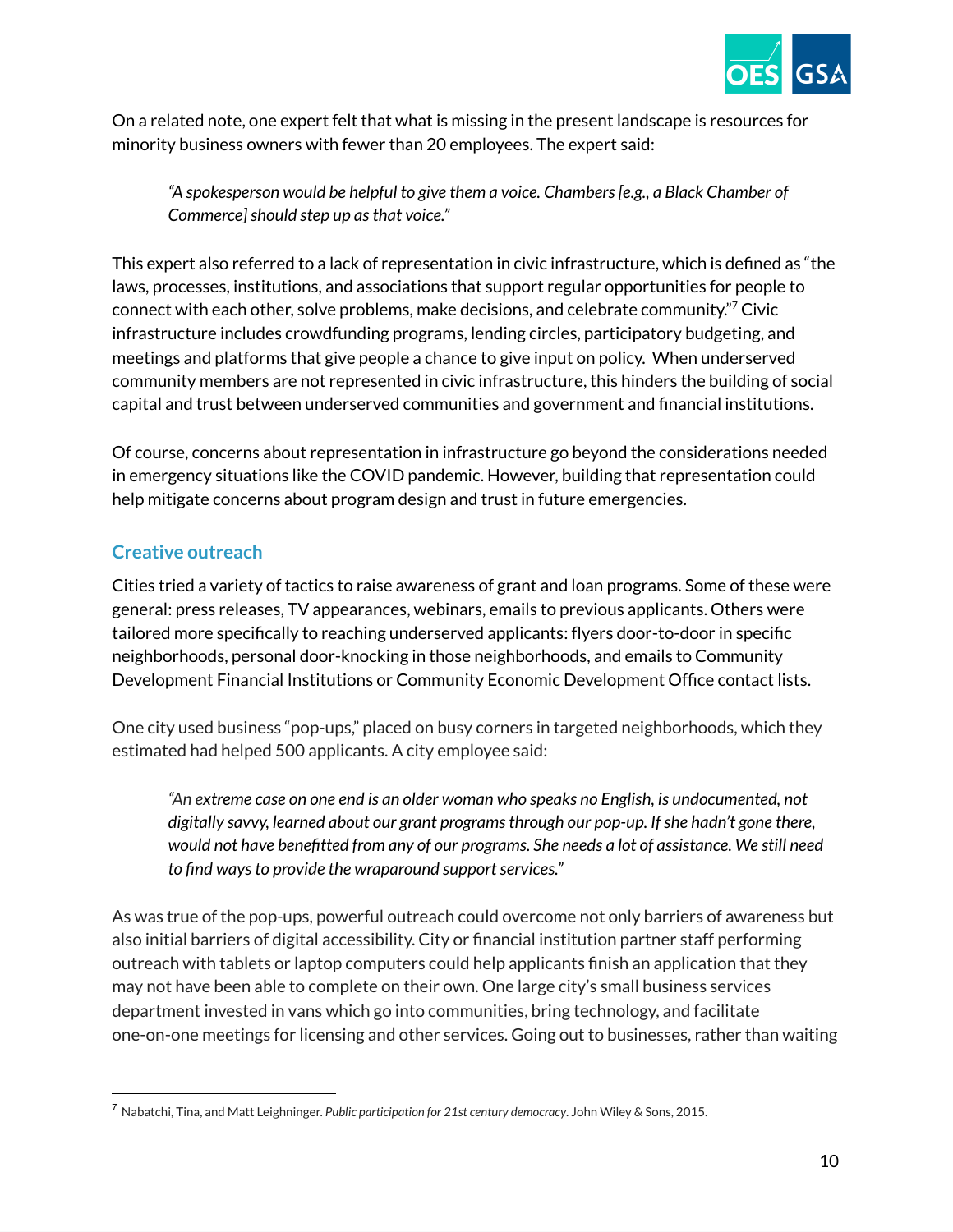

for them to come to the city website/office/application portal, was seen as a powerful way to reach those in underserved communities.

#### **Two-stage application process**

The Challenges section above discussed the potential contribution of documentation burdens to inequities in funding. To counter these burdens, several cities adopted a two-stage application process, requiring minimal information at the first stage (one city described it as a basic Survey Monkey form), and requesting documentation at a second stage later on. This approach particularly made sense in cities that allocated funding on a first-come, first-served basis, because they only asked for documentation when they were ready to process a business's application. It was also appropriate when recipients were selected by lottery, because the city only requested documentation from those who had been selected in the lottery and hence were likely to receive funding. The apparent merits of this approach led it to be referred to as a "best practice" by one city administrator.

The two-stage application process has clear merit in that it saves time and effort for businesses that will not receive funding anyway. However, OES is not aware of any evidence that this approach narrows, or at least does not widen, disparities in reaching underserved businesses. And indeed, a potential drawback of the two-stage approach is that applicants may be less likely to respond to documentation requests that are separated in time from an initial application. One city estimated that 95% of applications were missing "something." The city would reach out to the applicant, and if they did not respond, would go to the next applicant. They described their method as "first come, first ready, first served." The challenges in getting "ready" prevented some applicants from being served. Requiring all documentation up-front creates burdens, but it may be a way to collect documentation from applicants who would not otherwise provide it. After time passes, applicants may be discouraged, may have turned attention to other things, or may simply be hard to reach.

Administrators in one city described their initial assumption that they would be able to disburse funding over a 3-month period, that the program would be oversubscribed, and applicants would do what was required to get the money. These assumptions were incorrect in the long term. Although the city received many more initial applications than it could fund, administrators had a response rate of only about 70% to requests for documentation in stage two, and the city was eventually able to fund every eligible business that followed up, albeit over a much longer time frame than anticipated.

In another city, 35% of the emails that were sent out inviting applicants to follow up with more documentation were never responded to. The response rate decreased over time: while 83% of the emails sent in the first month were responded to, the response rate dropped to 70% in the second month and down to 50% in the final two months.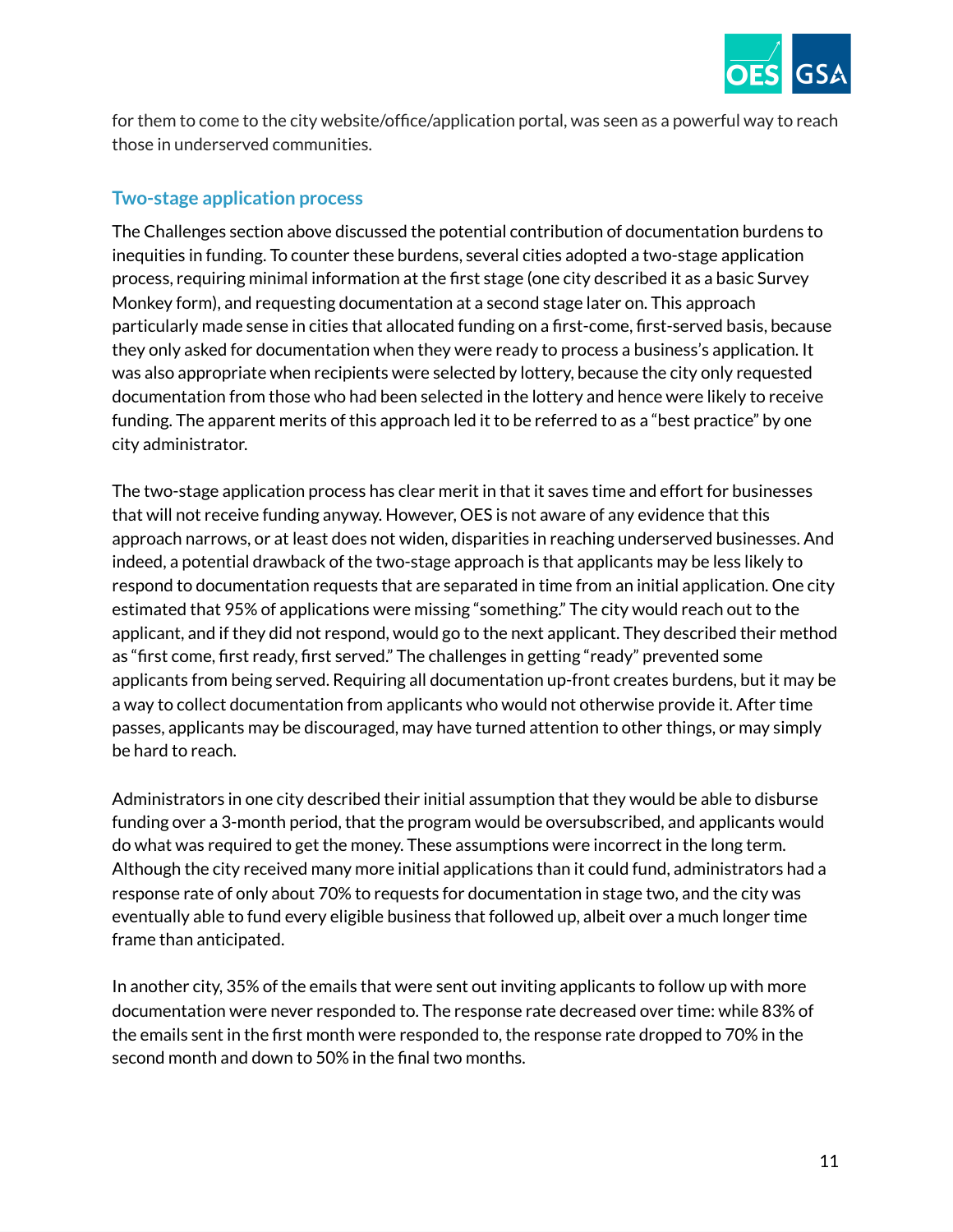

In a city that used the two-stage process, and where there was also data on applicant demographics, 27% of businesses whose owners did not self-identify as Hispanic or Black received funding, vs. 22% of businesses whose owners identified as Hispanic or Black. It is unclear whether the two-stage process in that city resulted in more or fewer underserved applicants receiving funding than would have with an all-in-one approach.

## **Data collection and use**

Some cities were able to find creative ways to use data in pursuit of equity goals. For instance, Census data was used in one city to identify underserved areas. Because the Census data wasn't recent (2012), the city was considering adding a voluntary question on demographics to business license applications. The success stories about the use of data tended to come from cities that either embedded data scientists or research fellows in city departments—or partnered with universities or nonprofits to leverage their skills and time.

One specific way that data was collected was in building a contact database to facilitate information sharing. One city added a button on the program announcement page that people could use to enter their email address to be sent any updates (e.g., a new program announced; applications open; deadlines extended). This is a good way to begin to build a database to facilitate outreach (at little cost) later. This approach requires some forward thinking; it is relatively ineffective to add such a button shortly before making a program announcement. Some localities did not anticipate how long the pandemic relief process would last and may not have expected that there would be further rounds of funding and support offered. Thus, they may not have seen the need to leverage early opportunities to build a contact database for later.

OES discussed various options to build a contact list of likely-eligible businesses. For instance, business names and locations could be scraped from Yelp or Google Maps. However, the contact information available through these sites was generally not helpful. It was primarily a business phone number and physical address, and during the lockdown, it was unclear whether that information would allow anyone to reach businesses in a timely manner. Sometimes there was an email address, but it was almost always to a general inbox, or if the business was a large chain, like a hotel or restaurant, email addresses were typically for a national office. Online data about businesses is particularly difficult to obtain for businesses that aren't customer-facing (e.g., are not restaurants or barber shops). These challenges speak to a more general problem in the business context, of the difference between businesses (where a city typically has better data) and business establishments (which a city typically wants to reach/fund).

A potentially promising source of future data are the private companies that collect data on representative financial transactions such as debit and credit card activity. OES found this data to be of limited use for tracking the activity of individual businesses, because a specific small business is unlikely to be reflected often in this data. However, for location-specific, industry-wide insights, such as a general impression of activity in the hospitality versus retail sectors, these data purveyors would be useful. It may also be possible to use the data collected by state employment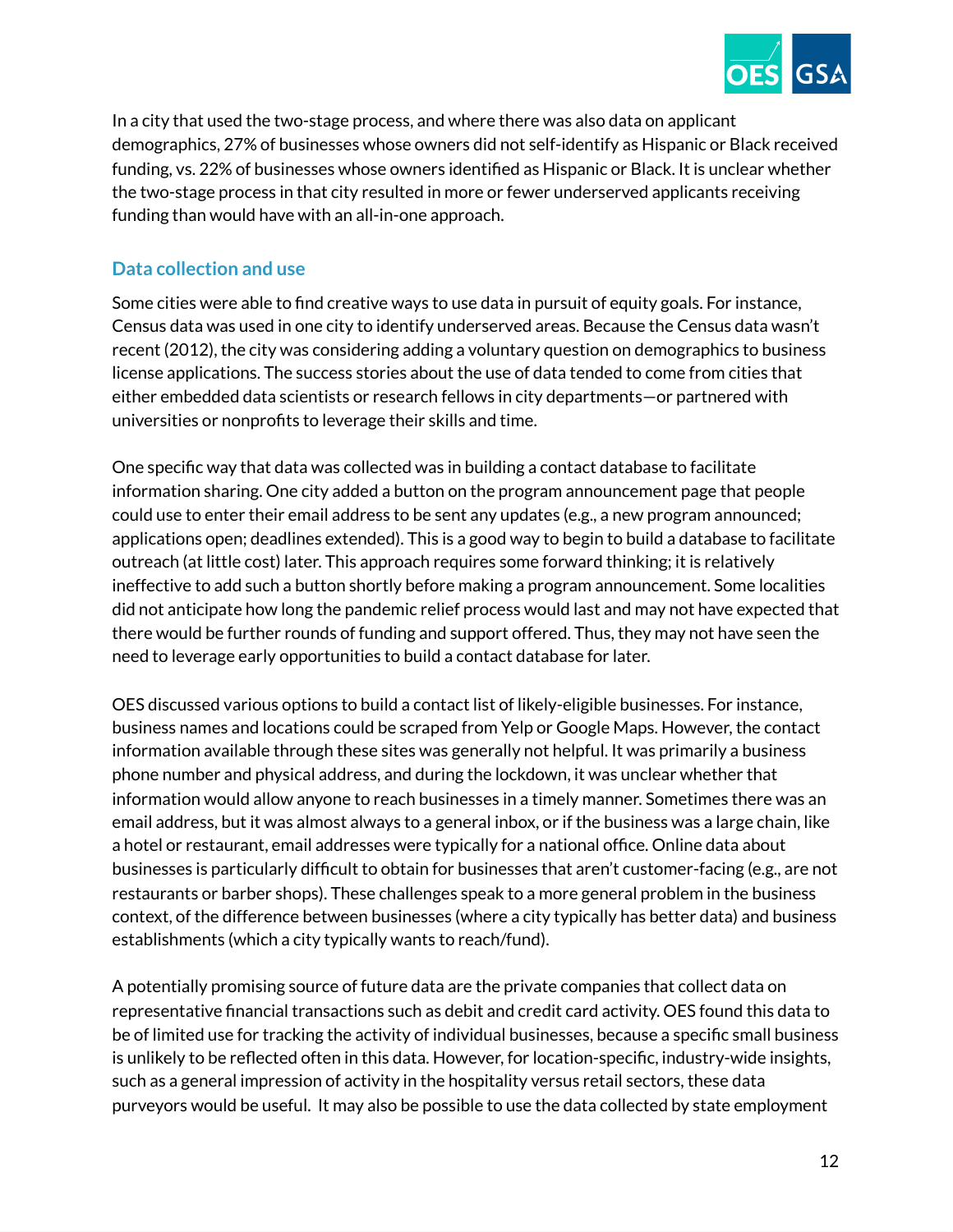

agencies about employees who are covered by unemployment insurance to identify a pool of potentially eligible businesses, such as businesses of a specific size (e.g., between 1-10 full-time employees) in a specific geographic area.

# **Building evidence**

## **Where evidence is most needed**

Looking across the tactics discussed above, three topics stand out as most in need of evidence.

- **Outreach:**
	- What are the most effective strategies for contacting underserved businesses?
	- How do businesses who apply independently online versus through community outreach (e.g., a pop-up assistance center) differ?
	- $\circ$  Is there a benefit of outreach (e.g., a pop-up assistance center) that allows funding applications to be initiated at community locations?
- **Technical assistance (TA):**
	- Is TA a cost-effective way to connect underserved businesses to capital?
	- How effective is TA at reducing disparities between underserved and other businesses?
	- When and how can TA be most effectively deployed?
	- What are useful strategies for recruiting and training TA providers in underserved communities? When are these providers most needed?

#### ● **Documentation burdens:**

- What requirements are unnecessarily burdensome, in that the documentation is challenging to provide and collecting it has only a small effect on preventing fraud?
- What innovations can make required documentation less burdensome?
- What is the effect of reducing documentation burdens on fraud and on access by underserved businesses?
- $\circ$  Is a two-stage application process (light-touch initial application; documentation requested later) an effective way to reach underserved applicants?
- When using a two-stage application process, does the increased number of stage-one applications more than offset the dropout at the second stage?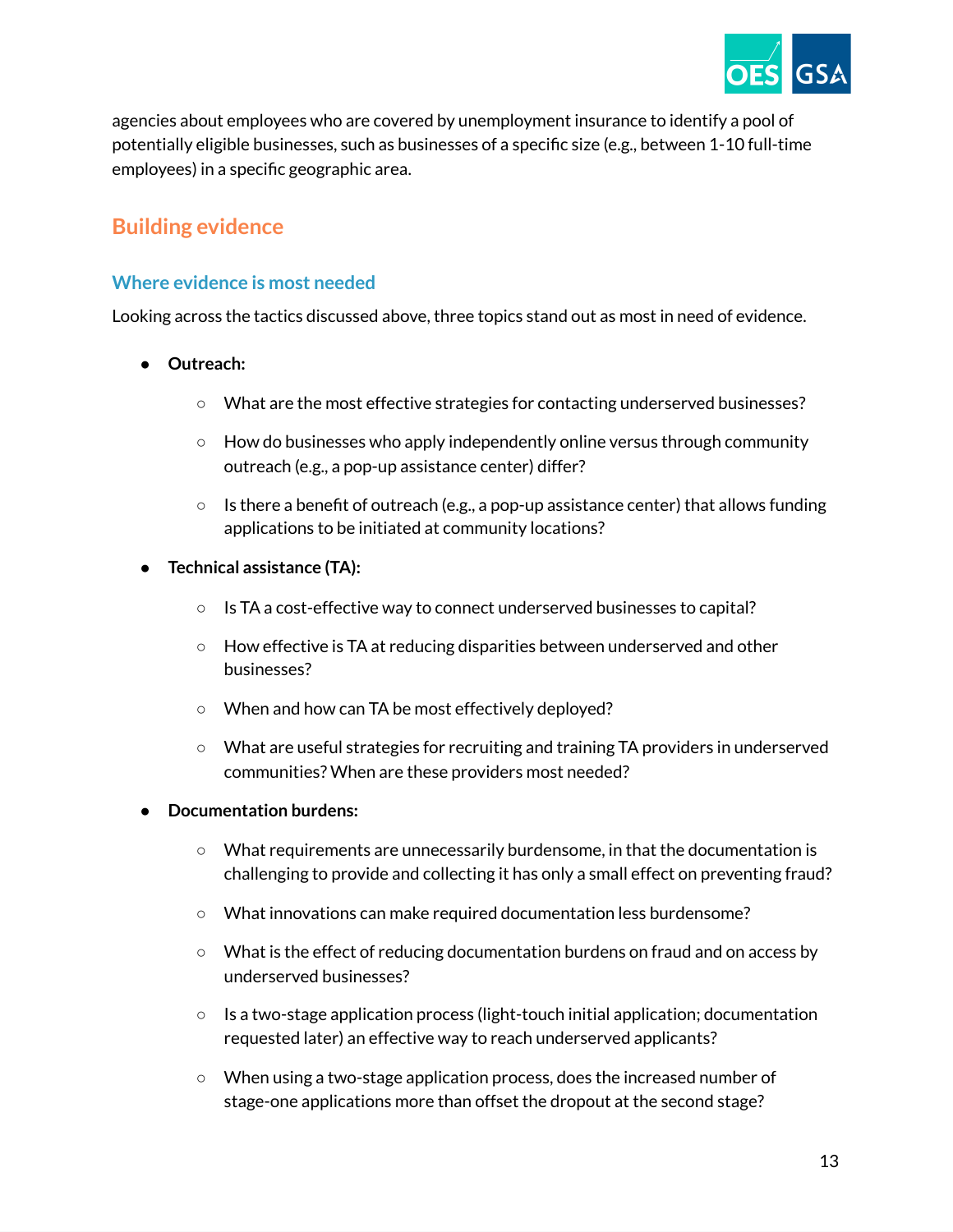

# **Approaches to evidence-building**

One reason to examine local programs is that they may have discretion in the decision-making process that leads to different cities taking different approaches. However, few local programs engaged in rigorous evaluation, because of constraints on:

- (1) Time: Cities were under pressure to disburse funding as quickly as possible, allowing little time to design an evaluation;
- (2) Resources: Administrative teams may not have evaluation expertise, and were typically understaffed for emergency relief funding programs, leaving little employee bandwidth to focus on evaluation even if the expertise were there;
- (3) Sample size: Most local areas did not receive the volume of applications that would allow for statistically reliable findings; some cities even had more funding than eligible applicants, and
- (4) Interest: When a city identifies a tactic they think will help reaching underserved businesses, they may assume that it will help. In one city, administrators were concerned about using randomization, because it could be perceived as discouraging some applicants, or as being unfair about giving out information. This was a particular concern because the city business community was relatively small and as one administrator said, "word travels." Administrators who have invested time, effort, and human capital to build relationships with underserved communities are understandably concerned about risking those relationships for evidence building.

In search of a collaboration to conduct an impact evaluation that could address one or more of the topics above, OES spoke to administrators in about 12 different local governments. All were eager for evidence to inform these sorts of decisions, but in all instances, one or more of the above constraints prevented a collaboration.

The SBA does not administer many direct loan or grant programs, although it did administer direct programs during the COVID pandemic. Thus, to build evidence on the topics above, SBA could:

- Leverage one of its direct programs
- Collaborate with one or more local governments
- Collaborate with a federal program for non-emergency capital
- Find a way to address a general underlying question in a setting outside of capital provision

The sections below provide more detailed ideas about possible evaluations, with illustrative examples drawn from the three topics above.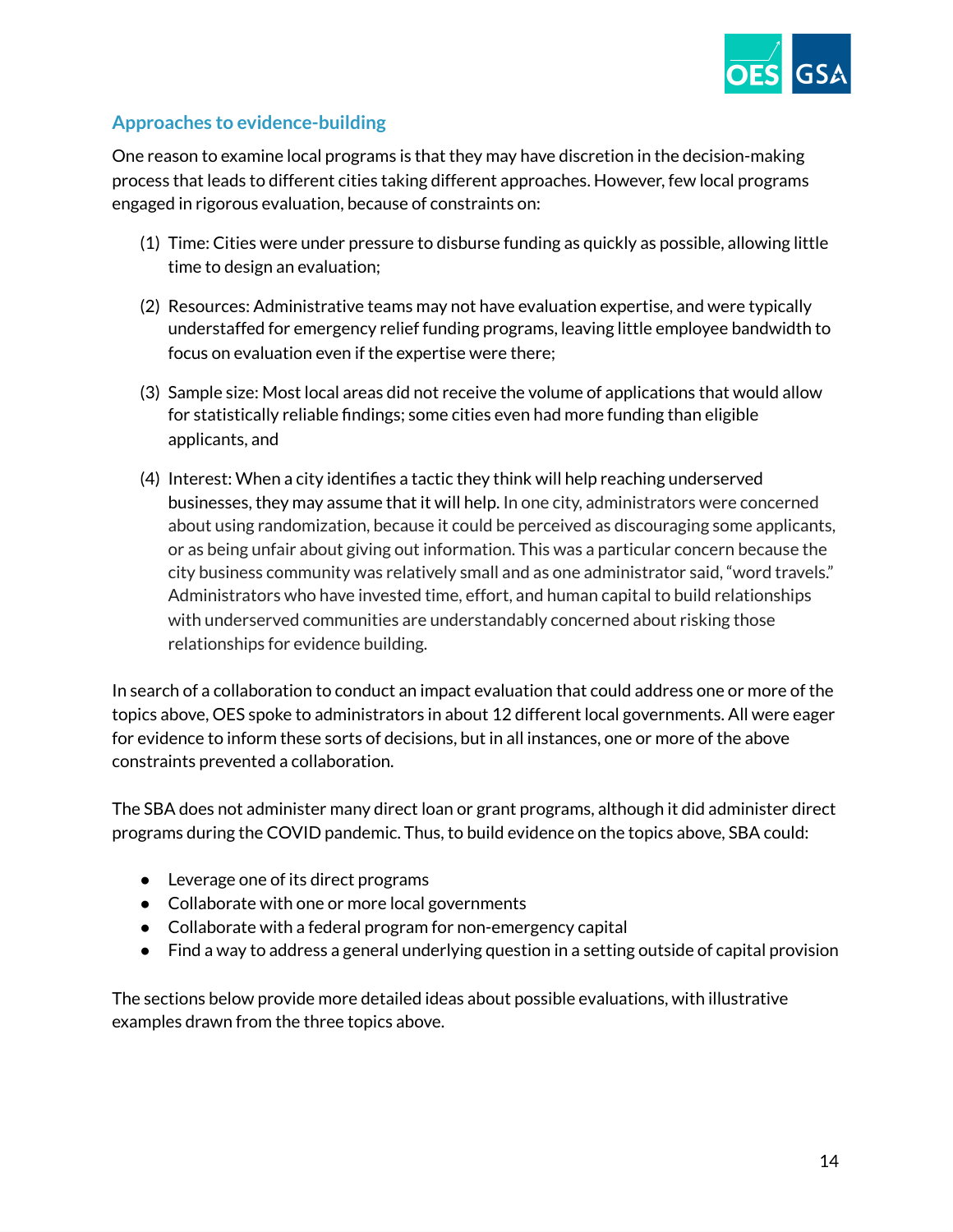

#### **Leverage an SBA direct program**

SBA COVID relief programs have mostly ended already or are ending soon. A retrospective analysis of one or more of these programs may be a useful way to build evidence about important questions. For example:

**Questions:** What is the effect of reducing documentation burdens on fraud and on access by underserved businesses?

**Possible research approach:** Descriptively compare the attributes of businesses that applied to the Restaurant Revitalization Fund (RRF) via an SBA POS Restaurant Partner (which reduced the documentation burden) to the attributes of businesses that applied to the RRF via restaurants.sba.gov (where applicants needed to provide more documentation). For example, where were prioritized businesses (>50% owned and controlled by women, Veteran(s), or socially and economically disadvantaged individuals) more successful? This analysis will be more valuable if it is possible to estimate the base rate of businesses eligible to apply through each of the two channels. *With or without a base rate estimate, these findings would not provide causal evidence.*

#### **Collaborate with a local government**

Many state, city, and county COVID relief programs have also ended, although others are ongoing and there may be new programs standing up over the coming months. A retrospective analysis of one or more completed programs could help build evidence (as suggested in the first two options below), and might also be a starting point for an impact evaluation of a new program in the same local area (as proposed in the third option below). For example:

**Question:** How do businesses who apply independently online versus through community outreach (e.g., a pop-up assistance center) differ?

**Possible research approach:** Descriptively compare the attributes of businesses that applied to a local program via online application to those that applied at a pop-up. Use any differences to speculate about how effective the pop-up approach is for reaching underserved applicants. *These findings would be suggestive but would not provide causal evidence.*

**Questions:** Is technical assistance a cost-effective way to connect underserved businesses to capital? How effective is it at reducing disparities between underserved and other businesses?

**Possible research approach:** Descriptively compare the attributes of businesses that applied with and without technical assistance (which was reported in applications in some cities). Pair this descriptive study with an investigation of the costs (to governments or nonprofits) of providing technical assistance. Based on the success rate of applicants from underserved groups with and without technical assistance, build a model of the cost-effectiveness of providing technical assistance (e.g., when funded by a state), with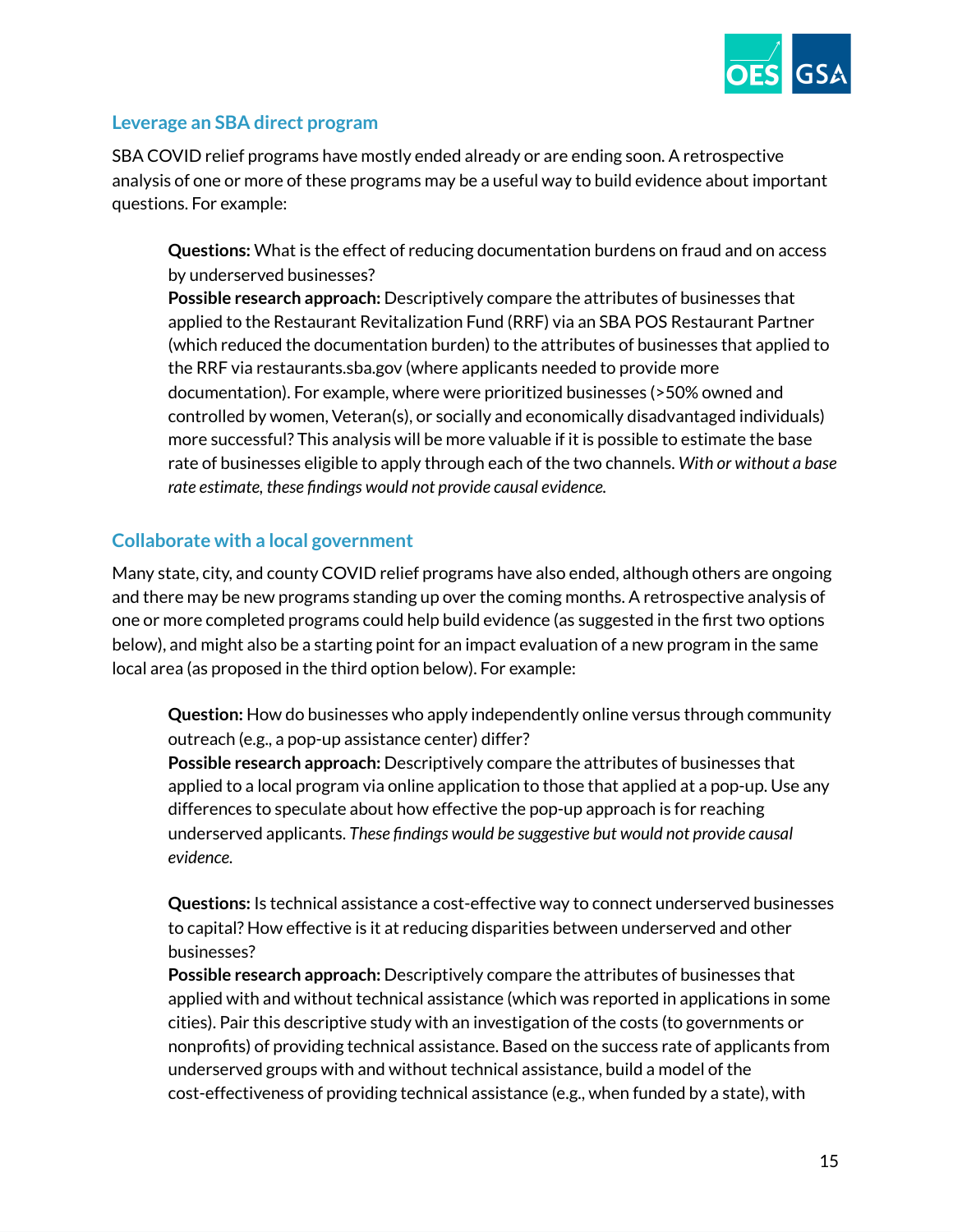

preliminary evidence of how cost-effective this assistance is at reducing disparities. *These findings would be suggestive, but would not provide causal evidence. Indeed, this design could dramatically underestimate the effectiveness of technical assistance because it is more likely to be used by businesses with a lower likelihood of funding. Ideally the analysis could be subset to businessesthat are otherwise similar.*

**Question:** What are the most effective outreach strategies for reaching underserved businesses?

**Possible research approach:** As discussed earlier, one barrier to conducting an impact evaluation with a local government has been challenges with varied assignment to programs. This reluctance might be reduced in the future by leveraging monetary incentives available to cities (e.g., via the People Lab's [California](https://california100.org/news/) 100 grants). If a city is constrained in its ability to fully implement an outreach strategy—for instance, it probably isn't feasible to put a pop-up on every corner every day—then it is easier to make a case for incorporating randomization into the decision. Impact evaluation provides for causal inferences about effects of different strategies. *This approach islikely to be particularly challenging to implement.*

#### **Collaborate with a federal program for non-emergency capital**

**Question:** What are useful strategies for recruiting and training TA providers in underserved communities?

Possible research approach: Leverage SBA's Community Navigators program<sup>8</sup> to explore variation in community approaches and learn more about which types of groups, using which strategies, seem to effectively reach businesses in underserved communities. This could be done with an implementation evaluation of the Community Navigators program in a few selected locations (performance periods are projected to commence in September 2021).

**Question:** How effective is TA at reducing disparities between underserved and other businesses?

**Possible research approach:** After an initial implementation evaluation, the Community Navigators program could be used to conduct an impact evaluation of either the program or a program change. To do the former, if there are more eligible applications for funding from community groups than SBA is able to fund, then randomization could be used to decide which of the eligible applications to fund. Community-level data on economic growth (for instance) could be used to compare the communities where navigators were funded to those where eligible applicants were not funded.

To do the latter, funded organizations could be randomly assigned to one or more of:

 $8$  The Community Navigators program would also be a good setting for further qualitative research with underserved businesses. An important component of equity is ensuring that underserved groups are able to weigh in on the challenges they face, the solutions they want, and their perception of how fair or unfair processes and outcomes are. Input from these businesses should be a component of any of the evidence building approaches discussed here.